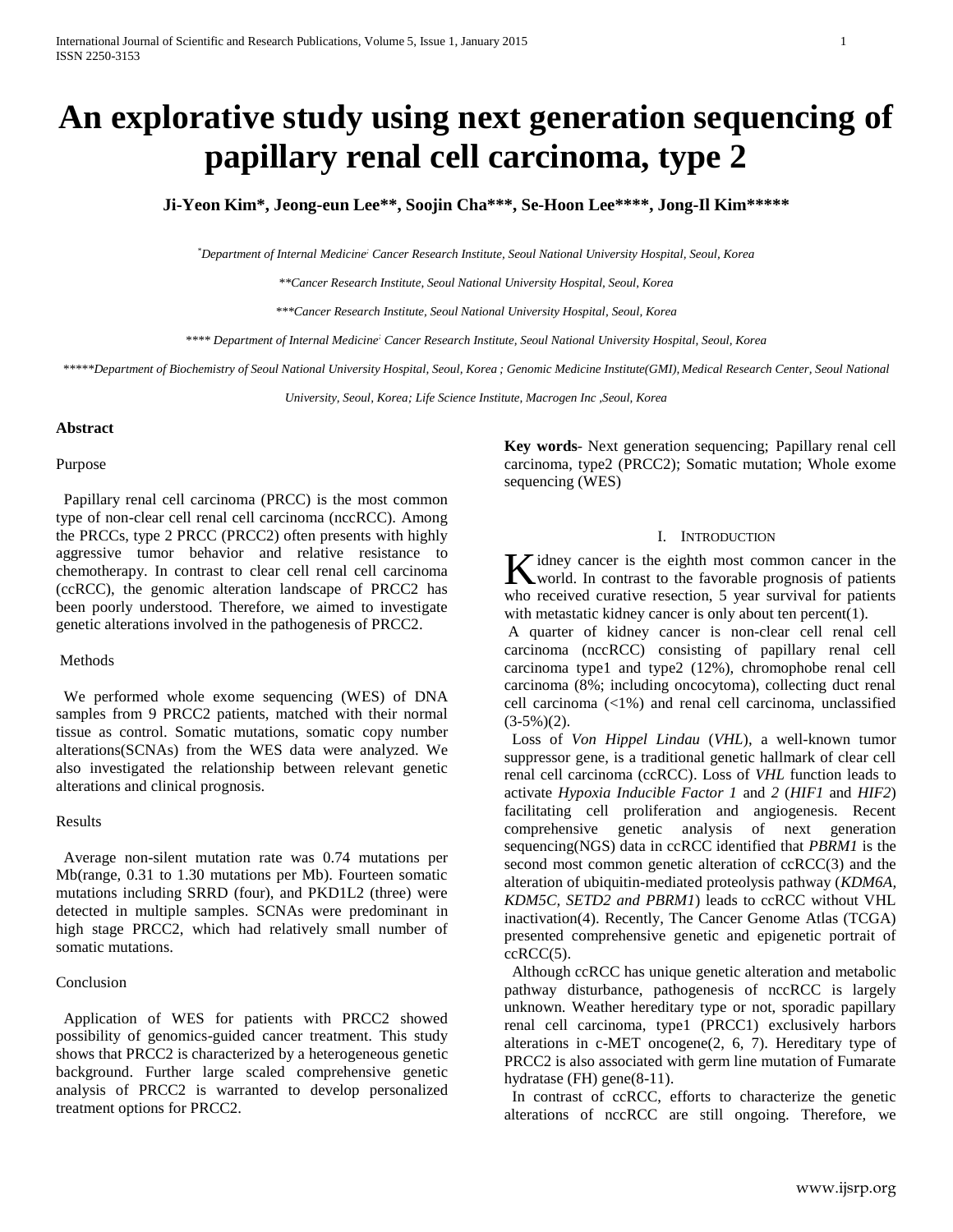investigated this genomic analysis of PRCC2 to reveal the landscape of genomics of PRCC2.

# II. PATIENTS AND METHODS

#### Patients and sample preparation

From the prospectively collected, surgically removed fresh frozen samples of cancer and paired normal tissues in the Seoul National University Hospital tissue bank, seven PRCC2 samples were used in this study. Two other formalin-fixed, paraffin-embedded samples from patients with metastatic PRCC2 were also included. These nine samples were reviewed by qualified pathologists and histologically classified as PRCC2. We obtained the informed consent from all subjects. This study was reviewed and approved by the Institutional Review Board of Seoul National University Hospital (IRB No: 1204-026-403).

Genomic DNA was extracted from FFPE samples using QIAgen FFPE Tissue DNA kit. From the fresh frozen samples, DNA and RNA were extracted using GeneAll exgene cell SV kit and Ambio PureLink RNA mini kit. Concentrations of DNA and RNA were measured using Qubit.

Exome capture, library construction and sequencing

Up to 3 μg of genomic DNA was sheared with a Covaris SS Ultrasonicator and adaptors were then ligated to both ends of the fragments. Adaptor-ligated templates were purified using Agencourt AMPure SPRI beads, and fragments with an insert size of ~200 bp were isolated. Exons were captured from adaptor-ligated DNAs using SureSelect Human All Exon v4+UTRs kit (71Mb) according to the manufacturer's instructions (Agilent Technologies). PCR amplification of the libraries was carried out for four cycles in the pre-capture step and for ten cycles after capture. Paired-end sequencing, resulting in sequences of 101 base pairs from each end of the fragments, was performed on the HiSeq 2000 platform (Illumina) following the manufacturer's instructions. Image analysis and base calling were performed using the Illumina pipeline with default settings.

# Sequencing data analysis

Burrows-Wheeler Aligner (BWA)(12) was used to align sequencing reads to the human reference genome GRCh37/hg19. We used SAMtools(13), bamtools and Picard to make clean up BAM file. Local realignment and base quality recalibration using Genome Analysis Tool Kit  $(GATK)(14)$  v.2.6-5. We used MuTect 1.1.6 to call somatic single nucleotide variants (SNVs) from whole exome sequencing data for tumor and matched normal tissue. To obtain reliable candidates, we listed candidate somatic mutations by excluding synonymous SNVs. To detect somatic insertion and deletion, we applied Somatic indel detector GATK v.2.2-8. We removed data that is composed of less than two altered leads and ten percent of total leads to get faithful result.

Somatic copy number alterations (SCNAs) were analyzed from sequencing data using VarScan2(15). In order to correct unequal sequencing depth of tumor and normal samples, we revised copy number value from both sequencing data ratio. Significant SCNAs are defined as tumor versus normal tissue copy number ratio is over absolute number 1 on log 2 scale.

# III. RESULTS

Patient characteristics and treatment

Six out of seven patients who surgically resected PRCC2 did not recur. Four patients were diagnosed as stage I disease, one patient and another one were diagnosed as stage II and III, respectively. Six patients were male and four male patients had smoking history. Median age of diagnosis of PRCC2 was 55 year old (Table 1).

Table 1: Clinical and pathological baseline characteristics of study population

|                | Age<br>$(YO)^{1}$ | Sex | Smoke<br>(PY) | Stage                       | Grade         | Tumor               | Normal          |
|----------------|-------------------|-----|---------------|-----------------------------|---------------|---------------------|-----------------|
| 1              | 55                | М   | 10            |                             | $\mathcal{R}$ | Kidney*             | Kidney          |
| $\overline{c}$ | 74                | М   | 60            | 1                           | 3             | Kidney*             | Kidney          |
| 3              | 63                | M   | Never         | 1                           | 3             | Kidney*             | Kidney          |
| 4              | 51                | M   | 20            | 1                           | 3             | Kidney*             | PB <sup>3</sup> |
| 5              | 72                | F   | Never         | $\mathcal{D}_{\mathcal{L}}$ | 3             | Kidney*             | <b>PB</b>       |
| 6              | 82                | M   | Never         | 4                           | 3             | Kidney*             | Kidney          |
| 7              | 30                | M   | 13            | 3                           | 4             | Kidney*             | Kidney          |
| 8              | 26                | F   | Never         | 4                           | 3             | Kidney <sup>†</sup> | PB              |
| 9              | 36                | F   | Never         | 4                           | 2             | Kidney <sup>†</sup> | PB              |

<sup>1</sup>Year-old; <sup>2</sup>Pack per years; <sup>3</sup>Peripheral blood; \*Surgical specimen; †Percutaneous needle biopsy specimen

#### Somatic alterations of PRCC2

From the whole exome sequencing (WES) data of nine paired samples, we identified 332 somatic non-synonymous point mutations and 142 somatic insertion or deletion events. Average non-silent mutation rate is 0.74 mutations per Mb (range, 0.31 to 1.30 mutations per Mb).

Fourteen somatic mutations were detected in multiple samples (Figure 1). *SRRD* (four mutations), *PKD1L2* (three) were the most frequently mutated genes. *GNAQ*, a well-known driver oncogene of uveal melanoma(16), was detected in two samples. One mutation is an identical mutation that discovered in lung adenocarcinoma and prostate cancer and other one is a novel stopgain mutation. Two somatic mutations of Mastermind-like3(*MAML3*)(17), a transcriptional co-activator modulating notch signaling pathway, was also discovered. Somatic mutations of *FAT4, NOTCH2, NRAS*, and *PTEN* were also identified.

SCNAs were significantly enriched in stage IV samples (average number of chromosome where SCNA events happen; 8.3 vs.1.3, P-value=0.095 by Mann-Whitney test). One specimen from a 36 year-old female patient showed multiple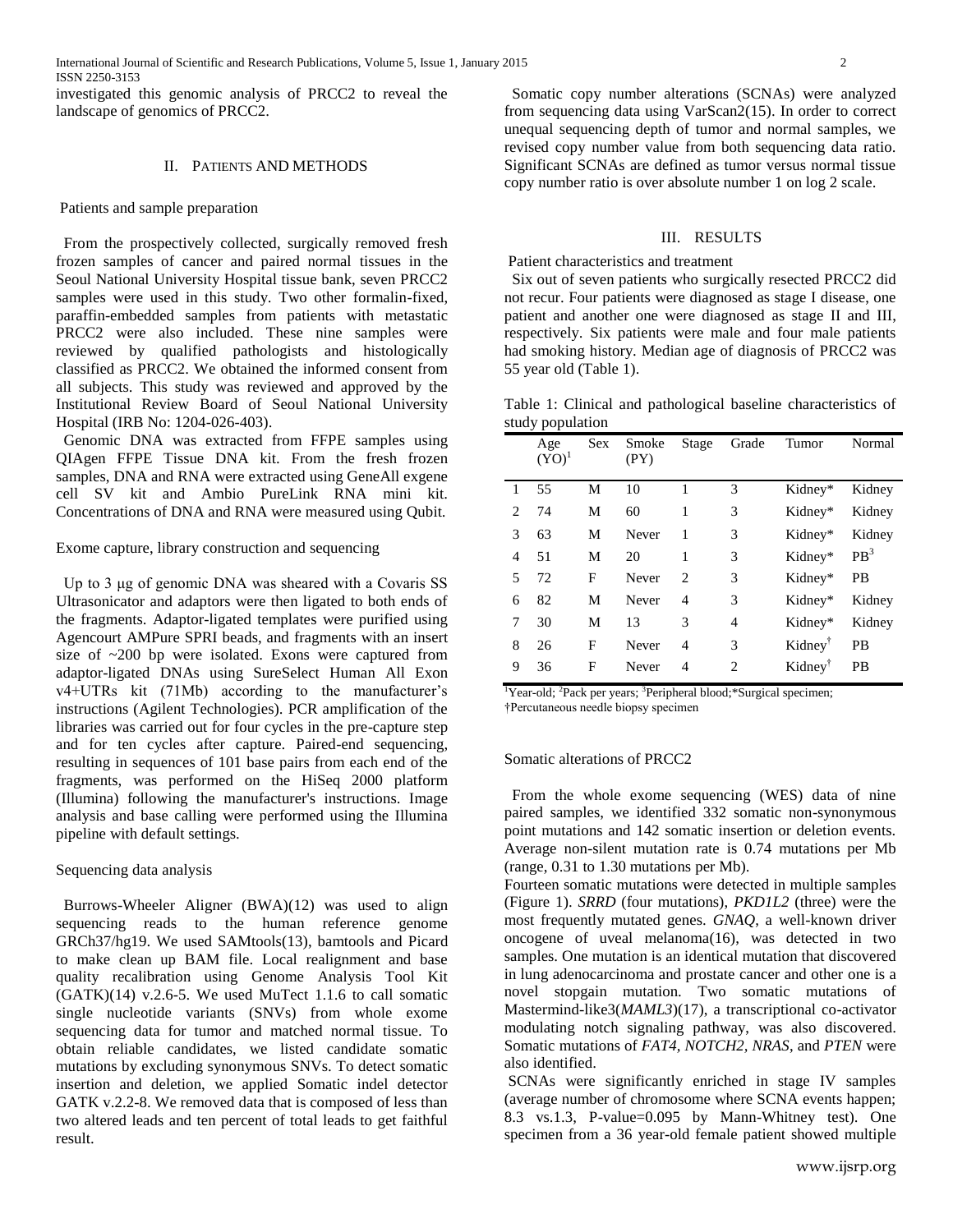International Journal of Scientific and Research Publications, Volume 5, Issue 1, January 2015 3 ISSN 2250-3153

CN loss and another specimen from a young female was associated with CN gain in multiple chromosomes (Figure 2). Interestingly, these two samples had a low number of somatic

mutations, although this comparison did not reach the level of statistical significance (Average number of mutation/Mb; 0.38 vs.0.89, P-value=0.071 by Mann-Whitney test).



**Figure1**: Clinicopathological characteristics and genetic aberrations across nine type 2 papillary renal cell carcinomas (PRCC2).



**Figure2**: Somatic copy number alterations.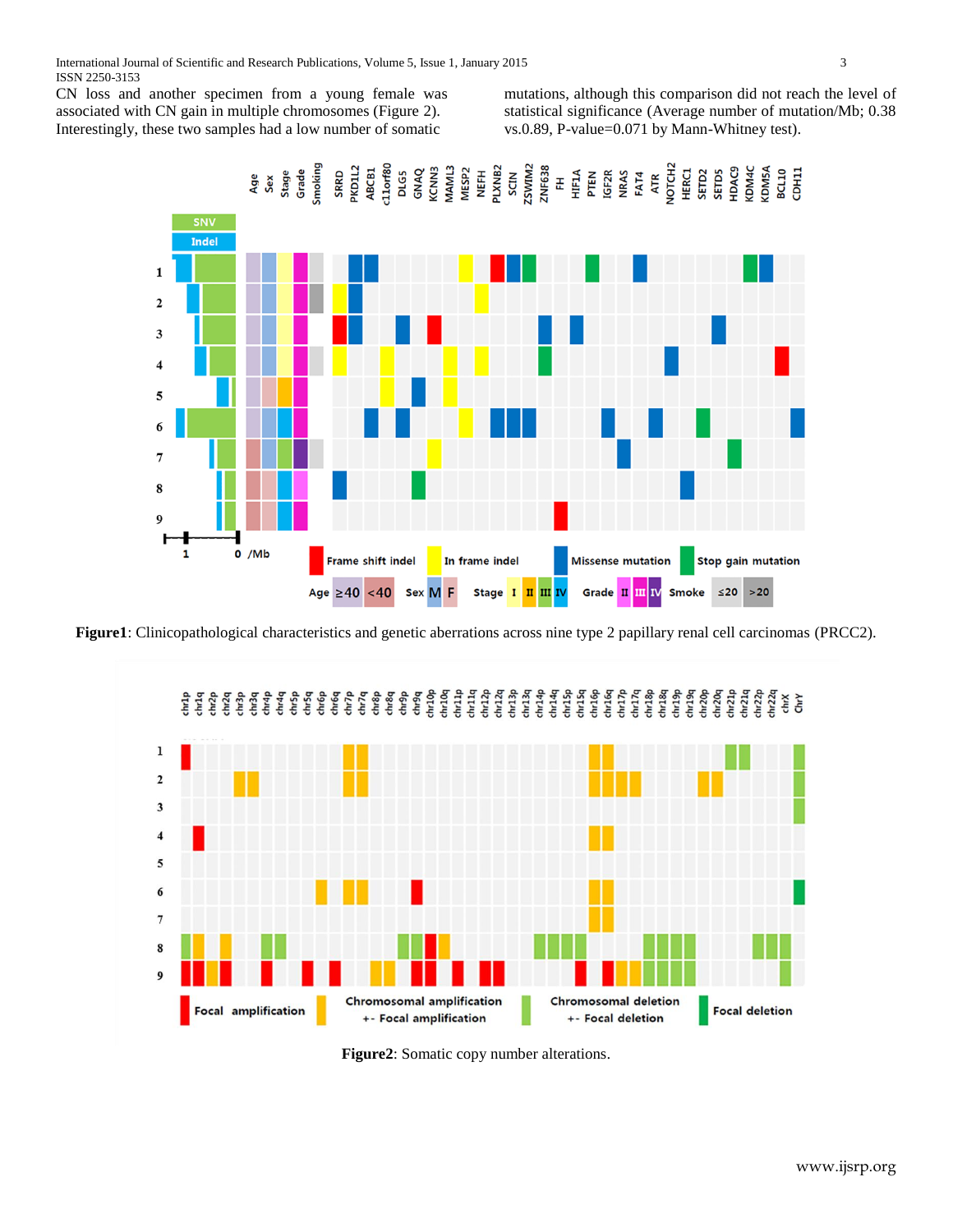# IV. DISCUSSION

In this study, we identified multiple genetic alterations of PRCC2 that could contribute to pathogenesis of this largely uncharacterized disease. Therefore, whole exome sequencing, rather than target sequencing, is required to discover the druggable target of PRCC2.

*SRRD*, the most commonly mutated gene in our study, was previously reported in multiple cancer genome analysis(5, 18, 19). However, the overall incidence of *SRRD* mutation is low (about 0.5-1% of tested specimens in TCGA cohort), and further studies to validate the functional consequence of this mutation have not been performed yet. *PKD1L2*, a G-protein binding protein that was known as associated with primary cilia of kidney epithelial cell(20), was also detected in about 2 to 3 percent of renal cell carcinoma(5). Until now, there is no supporting evidence that these somatic mutations drive the PRCC2 biology and no therapeutic agents targeting these mutations exist.

We found somatic *GNAQ* mutations in two samples. Because the mitogen-activated protein kinase (MAPK) pathway activated by *GNAQ* is critical for the development of uveal melanoma and pre-clinical studies showed that MEK inhibition resulted in uveal melanoma cell death in cell lines harboring mutant *GNAQ*(21-23), *GNAQ* mutation may be a potential target in PRCC2.

In spite of the low incidence of mutation in PRCC2, stopgain mutation of *PTEN* could be a potential target of PI3K inhibitors and mutant *MAML3* and *NOTCH2* also could be inhibited by newly invented drugs(24, 25).

Non-clear cell renal cell carcinoma, which consists of PRCC1, PRCC2, chromophobe and collecting duct type of renal cell carcinoma, is a heterogeneous subtype of renal cell carcinoma(26-30). Because comprehensive study to understanding nccRCC has not been performed yet, the differences among the subtypes of nccRCC were not clearly understood. Moreover, due to non-clear cell subtype is an exclusion criterion in large scaled randomized controlled trials, we could not identify optimal therapeutic options for nccRCC. The ARCC trial(31), phase III trial including nccRCC, showed temsirolimus is more effective to other type of RCC than clear cell type and Sunitinib EAT(32) study told that nccRCC patient has poor prognosis. For this reason, only temsirolimus is the acknowledged the first line treatment for nccRCC(33).

Recently, clinical trials suggest that traditional VEGFR TKIs have effectiveness to nccRCC as well as ccRCC. Phase II study of sunitinib treatment in nccRCC(34) and the USA EAP of sorafenib(35) told that VEGFR inhibition is a good strategy to conquer nccRCC. Especially, patients with PRCC and chromophobe histologies could be obtain a durable advantage using VEGFR TKIs.

This study could suggest that the PRCC2 have heterogenous genetic background and this genetic exploration may be helpful to choose the optimal treatment of PRCC2 patients.

Our study was the first exploratory study to apply comprehensive genomic analysis of PRCC2 for patient treatment in real clinic. Even though this is a small-sized study, our effort provides a clinical perspective for treating patients with cancer using the insights from the analysis of genetic information.

# ACKNOWLEDGMENT

This study was supported by research grants from the Seoul National University Hospital Research Fund (03-2014-0290). The funders had no role in study design, data collection and analysis, decision to publish, or preparation of the manuscript. In addition, a thank you to Jong-Yeon Shin and Won-Chul Lee, Ji-Eun Yoon, Su Jung Huh and June-Koo Lee who supported us to the methodology of work, next generation sequencing. We also thank, Kyung Chul Moon, Cheol Kwak Hyeon Hoe Kim and Dae Seog Heo for supporting tumor and normal paired tissues and laboratory facility.

#### **REFERENCES**

1. Howlader N NA KM, Garshell J, Neyman N, Altekruse SF, Kosary CL, Yu M, Ruhl J, Tatalovich Z, Cho H, Mariotto A, Lewis DR, Chen HS, Feuer EJ, Cronin KA (eds). SEER Cancer Statistics Review, 1975-2011, National Cancer Institute. Bethesda, MD. 2014.

2. Cohen HT, McGovern FJ. Renal-cell carcinoma. The New England journal of medicine. 2005 Dec 8;353(23):2477-90. PubMed PMID: 16339096.

3. Varela I, Tarpey P, Raine K, Huang D, Ong CK, Stephens P, et al. Exome sequencing identifies frequent mutation of the SWI/SNF complex gene PBRM1 in renal carcinoma. Nature. 2011 Jan 27;469(7331):539-42. PubMed PMID: 21248752. Pubmed Central PMCID: 3030920.

4. Guo G, Gui Y, Gao S, Tang A, Hu X, Huang Y, et al. Frequent mutations of genes encoding ubiquitin-mediated proteolysis pathway components in clear cell renal cell carcinoma. Nature genetics. 2012 Jan;44(1):17-9. PubMed PMID: 22138691.

5. Cancer Genome Atlas Research N. Comprehensive molecular characterization of clear cell renal cell carcinoma. Nature. 2013 Jul 4;499(7456):43-9. PubMed PMID: 23792563. Pubmed Central PMCID: 3771322.

6. Lubensky IA, Schmidt L, Zhuang Z, Weirich G, Pack S, Zambrano N, et al. Hereditary and sporadic papillary renal carcinomas with c-met mutations share a distinct morphological phenotype. The American journal of pathology. 1999 Aug;155(2):517-26. PubMed PMID: 10433944. Pubmed Central PMCID: 1866853.

7. Sanders ME, Mick R, Tomaszewski JE, Barr FG. Unique patterns of allelic imbalance distinguish type 1 from type 2 sporadic papillary renal cell carcinoma. The American journal of pathology. 2002 Sep;161(3):997- 1005. PubMed PMID: 12213728. Pubmed Central PMCID: 1867241.

8. Toro JR, Nickerson ML, Wei MH, Warren MB, Glenn GM, Turner ML, et al. Mutations in the fumarate hydratase gene cause hereditary leiomyomatosis and renal cell cancer in families in North America. American journal of human genetics. 2003 Jul;73(1):95-106. PubMed PMID: 12772087. Pubmed Central PMCID: 1180594.

9. Isaacs JS, Jung YJ, Mole DR, Lee S, Torres-Cabala C, Chung YL, et al. HIF overexpression correlates with biallelic loss of fumarate hydratase in renal cancer: novel role of fumarate in regulation of HIF stability. Cancer cell. 2005 Aug;8(2):143-53. PubMed PMID: 16098467.

10. Wei MH, Toure O, Glenn GM, Pithukpakorn M, Neckers L, Stolle C, et al. Novel mutations in FH and expansion of the spectrum of phenotypes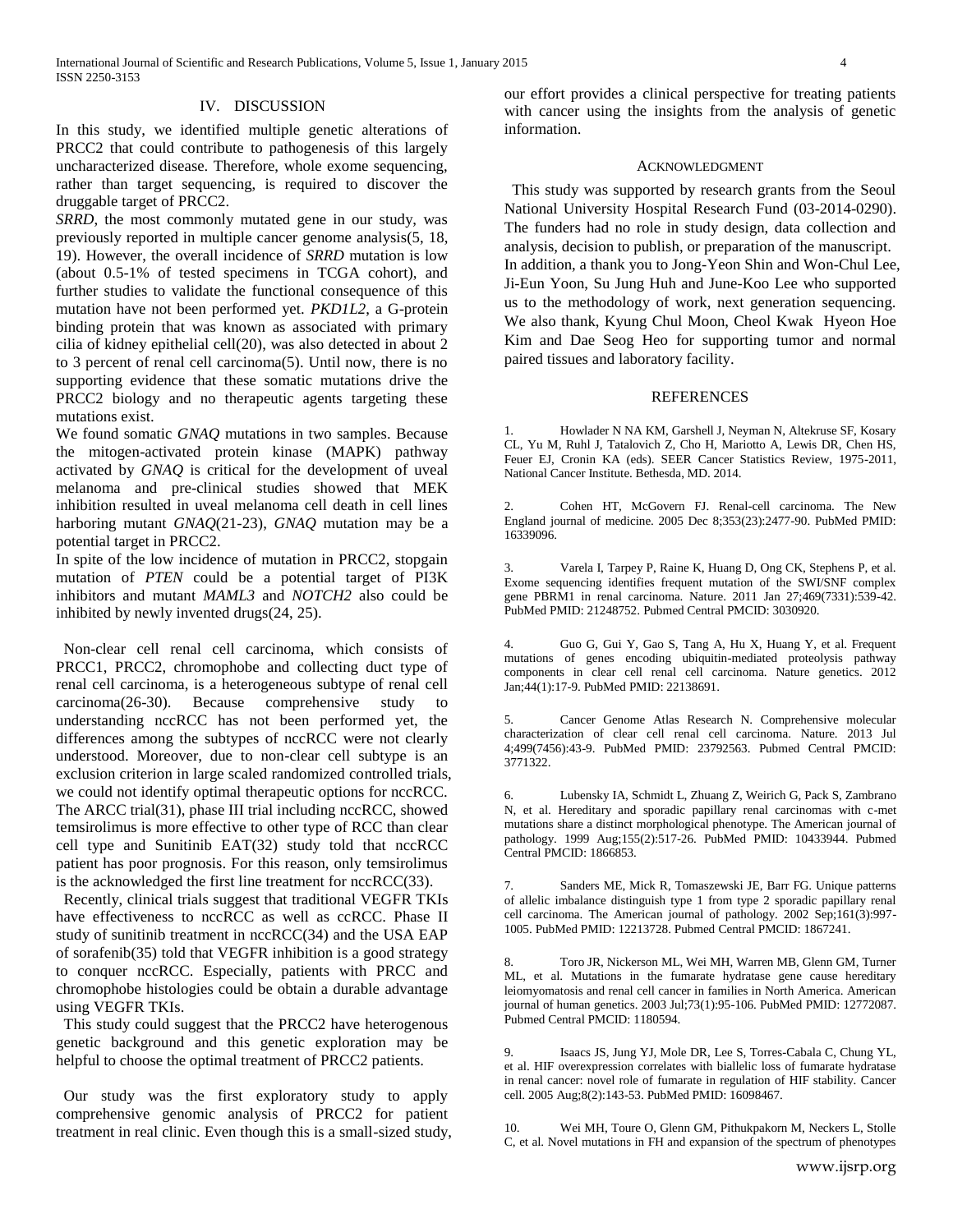expressed in families with hereditary leiomyomatosis and renal cell cancer. Journal of medical genetics. 2006 Jan;43(1):18-27. PubMed PMID: 15937070. Pubmed Central PMCID: 2564499.

11. Gardie B, Remenieras A, Kattygnarath D, Bombled J, Lefevre S, Perrier-Trudova V, et al. Novel FH mutations in families with hereditary leiomyomatosis and renal cell cancer (HLRCC) and patients with isolated type 2 papillary renal cell carcinoma. Journal of medical genetics. 2011 Apr;48(4):226-34. PubMed PMID: 21398687.

12. Li H, Durbin R. Fast and accurate short read alignment with Burrows-Wheeler transform. Bioinformatics. 2009 Jul 15;25(14):1754-60. PubMed PMID: 19451168. Pubmed Central PMCID: 2705234.

13. Li H, Handsaker B, Wysoker A, Fennell T, Ruan J, Homer N, et al. The Sequence Alignment/Map format and SAMtools. Bioinformatics. 2009 Aug 15;25(16):2078-9. PubMed PMID: 19505943. Pubmed Central PMCID: 2723002.

14. McKenna A, Hanna M, Banks E, Sivachenko A, Cibulskis K, Kernytsky A, et al. The Genome Analysis Toolkit: a MapReduce framework for analyzing next-generation DNA sequencing data. Genome research. 2010 Sep;20(9):1297-303. PubMed PMID: 20644199. Pubmed Central PMCID: 2928508.

15. Koboldt DC, Zhang Q, Larson DE, Shen D, McLellan MD, Lin L, et al. VarScan 2: somatic mutation and copy number alteration discovery in cancer by exome sequencing. Genome research. 2012 Mar;22(3):568-76. PubMed PMID: 22300766. Pubmed Central PMCID: 3290792.

16. Van Raamsdonk CD, Bezrookove V, Green G, Bauer J, Gaugler L, O'Brien JM, et al. Frequent somatic mutations of GNAQ in uveal melanoma and blue naevi. Nature. 2009 Jan 29;457(7229):599-602. PubMed PMID: 19078957. Pubmed Central PMCID: 2696133.

17. Wu L, Griffin JD. Modulation of Notch signaling by mastermindlike (MAML) transcriptional co-activators and their involvement in tumorigenesis. Seminars in cancer biology. 2004 Oct;14(5):348-56. PubMed PMID: 15288260.

18. Cancer Genome Atlas Research N, Kandoth C, Schultz N, Cherniack AD, Akbani R, Liu Y, et al. Integrated genomic characterization of endometrial carcinoma. Nature. 2013 May 2;497(7447):67-73. PubMed PMID: 23636398. Pubmed Central PMCID: 3704730.

19. Cancer Genome Atlas Research N. Comprehensive molecular characterization of gastric adenocarcinoma. Nature. 2014 Sep 11;513(7517):202-9. PubMed PMID: 25079317. Pubmed Central PMCID: 4170219.

20. DeCaen PG, Delling M, Vien TN, Clapham DE. Direct recording and molecular identification of the calcium channel of primary cilia. Nature. 2013 Dec 12;504(7479):315-8. PubMed PMID: 24336289. Pubmed Central PMCID: 4073646.

21. Ho AL, Musi E, Ambrosini G, Nair JS, Deraje Vasudeva S, de Stanchina E, et al. Impact of combined mTOR and MEK inhibition in uveal melanoma is driven by tumor genotype. PloS one. 2012;7(7):e40439. PubMed PMID: 22808163. Pubmed Central PMCID: 3393714.

22. Khalili JS, Yu X, Wang J, Hayes BC, Davies MA, Lizee G, et al. Combination small molecule MEK and PI3K inhibition enhances uveal melanoma cell death in a mutant GNAQ- and GNA11-dependent manner. Clinical cancer research : an official journal of the American Association for Cancer Research. 2012 Aug 15;18(16):4345-55. PubMed PMID: 22733540. Pubmed Central PMCID: 3935730.

23. von Euw E, Atefi M, Attar N, Chu C, Zachariah S, Burgess BL, et al. Antitumor effects of the investigational selective MEK inhibitor TAK733 against cutaneous and uveal melanoma cell lines. Molecular cancer. 2012;11:22. PubMed PMID: 22515704. Pubmed Central PMCID: 3444881.

24. Aster JC, Blacklow SC. Targeting the Notch pathway: twists and turns on the road to rational therapeutics. Journal of clinical oncology : official journal of the American Society of Clinical Oncology. 2012 Jul 1;30(19):2418-20. PubMed PMID: 22585704.

25. Hubmann R, Hilgarth M, Schnabl S, Ponath E, Reiter M, Demirtas D, et al. Gliotoxin is a potent NOTCH2 transactivation inhibitor and efficiently induces apoptosis in chronic lymphocytic leukaemia (CLL) cells. British journal of haematology. 2013 Mar;160(5):618-29. PubMed PMID: 23278106.

26. Motzer RJ, Hutson TE, Tomczak P, Michaelson MD, Bukowski RM, Rixe O, et al. Sunitinib versus interferon alfa in metastatic renal-cell carcinoma. The New England journal of medicine. 2007 Jan 11;356(2):115- 24. PubMed PMID: 17215529.

27. Motzer RJ, Escudier B, Oudard S, Hutson TE, Porta C, Bracarda S, et al. Efficacy of everolimus in advanced renal cell carcinoma: a double-blind, randomised, placebo-controlled phase III trial. Lancet. 2008 Aug 9;372(9637):449-56. PubMed PMID: 18653228.

28. Rini BI, Escudier B, Tomczak P, Kaprin A, Szczylik C, Hutson TE, et al. Comparative effectiveness of axitinib versus sorafenib in advanced renal cell carcinoma (AXIS): a randomised phase 3 trial. Lancet. 2011 Dec 3;378(9807):1931-9. PubMed PMID: 22056247.

29. Motzer RJ, Hutson TE, Cella D, Reeves J, Hawkins R, Guo J, et al. Pazopanib versus sunitinib in metastatic renal-cell carcinoma. The New England journal of medicine. 2013 Aug 22;369(8):722-31. PubMed PMID: 23964934.

30. Motzer RJ, Porta C, Vogelzang NJ, Sternberg CN, Szczylik C, Zolnierek J, et al. Dovitinib versus sorafenib for third-line targeted treatment of patients with metastatic renal cell carcinoma: an open-label, randomised phase 3 trial. The Lancet Oncology. 2014 Mar;15(3):286-96. PubMed PMID: 24556040.

31. Hudes G, Carducci M, Tomczak P, Dutcher J, Figlin R, Kapoor A, et al. Temsirolimus, interferon alfa, or both for advanced renal-cell carcinoma. The New England journal of medicine. 2007 May 31;356(22):2271-81. PubMed PMID: 17538086.

32. Gore ME, Szczylik C, Porta C, Bracarda S, Bjarnason GA, Oudard S, et al. Safety and efficacy of sunitinib for metastatic renal-cell carcinoma: an expanded-access trial. The Lancet Oncology. 2009 Aug;10(8):757-63. PubMed PMID: 19615940.

33. Motzer RJ, Agarwal N, Beard C, Bolger GB, Boston B, Carducci MA, et al. NCCN clinical practice guidelines in oncology: kidney cancer. Journal of the National Comprehensive Cancer Network : JNCCN. 2009 Jun;7(6):618-30. PubMed PMID: 19555584.

34. Lee JL, Ahn JH, Lim HY, Park SH, Lee SH, Kim TM, et al. Multicenter phase II study of sunitinib in patients with non-clear cell renal cell carcinoma. Annals of oncology : official journal of the European Society for Medical Oncology / ESMO. 2012 Aug;23(8):2108-14. PubMed PMID: 22228449.

35. Stadler WM, Figlin RA, McDermott DF, Dutcher JP, Knox JJ, Miller WH, Jr., et al. Safety and efficacy results of the advanced renal cell carcinoma sorafenib expanded access program in North America. Cancer. 2010 Mar 1;116(5):1272-80. PubMed PMID: 20082451.